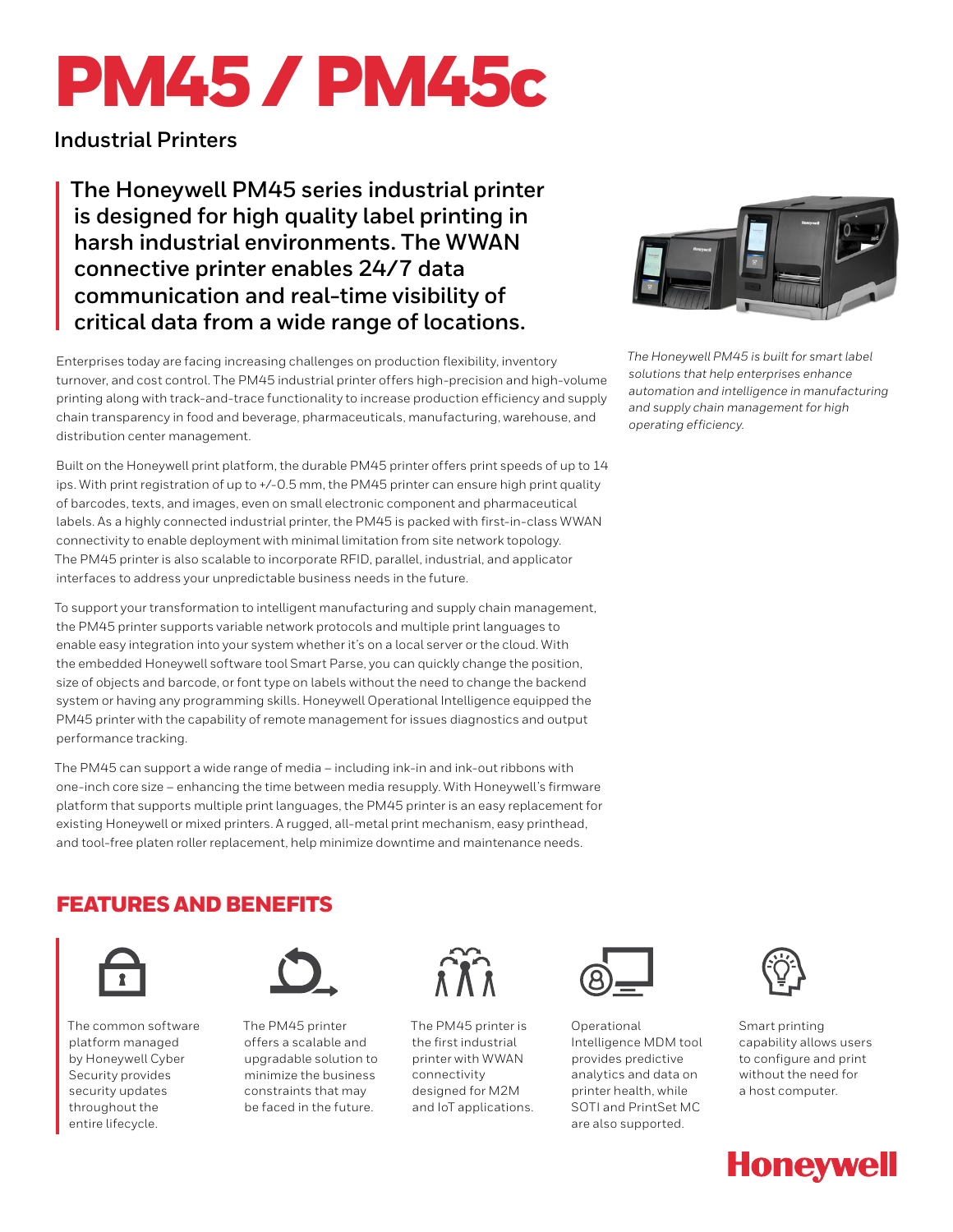# **PM45/PM45c** Technical Specifications

#### PHYSICAL CHARACTERISTICS

**PM45: L x H x W:** 483 mm x 295mm x 284 mm **(19.0 in x 11.11.6 in x 11.2 in) Weight:** 13.2 kg (29.1lbs) **PM45c: L x H x W:** 432 mm x 181 mm x 253 mm **(17.0 in x 7.1 in x 10.0 in) Weight:** 12.6 kg (27.7 lbs) **PM45c with Mega Door L x H x W:** 500 mm x 245 mm x 253 mm **(19.7 in x 9.6 in x 10.0 in) Weight:** 12.8 kg (28.0 lbs)

#### PM45/45C PRINT SPECIFICATIONS

**Max.Width at 203 dpi:** 108 mm (4.25 in) **Max.Width at 300 dpi:** 105.7 mm (4.17 in) **Max.Width at 406 dpi:** 104 (4.09 in) **Max.Width at 600 dpi:** 105.6 mm (4.16 in) **Max.length at 203 dpi:** 4.8 m (189 in) **Max.length at 300 dpi:** 2.2m (85in) **Max.length at 406 dpi:** 1.2 m (47.2 in)

**Max.length at 600 dpi:** 0.55m (22in)

#### WIRELESS CONNECTIVITY

**WLAN:** IEEE 802.11 a/b/g/n/ac; Wi-Fi certified, 1x1 SISO

**Additional WLAN Features:**802.11d/e/h/ i/k/r

**Security:** OPEN, WEP, WPA/WPA2 (Personal and Enterprise),

**Supported EAP:** TLS, PEAP, TTLS, PWD,

#### **LEAP, FAST**

**Bluetooth:** V5.0 Bluetooth and BLE Supported

**WWAN:** WWAN Radio

**CAT4 LTE Modem**

#### **MIMO - Main/Rx-diversity**

**LTE FDD:** B1/B2/B3/B4/B5/B7/B8/B12/ B13/ B18/B19/B20/B25/B26/B28 **LTE TDD:** B38/B39/B40/B41 **UMTS:** B1/B2/B4/B5/B6/B8/B19 **GSM:** B2/B3/B5/B8 **Slot:** Micro Sim Card slot x 1

#### PRINT SPEED

**At 203 dpi:** 50-350 mm/s (2-14ips) **At 300 dpi:** 50-300 mm/s (2-12ips) **At 406 dpi:** 50-250 mm/s (2-10ips)

**At 600 dpi:** 50-150 mm/s (2-6ips)

#### PRINT RESOLUTION

**At 203 dpi:** 8 dots/mm **At 300 dpi:** 11.8 dots/mm **At 406 dpi:** 16 dots/mm **At 600 dpi:** 23.6 dots/mm

#### PM 45/45C MEDIA SPECIFICATION

**Type:** Labels and Tags and Linered media **Max./Min.Width:** 114/19 mm (4.5/0.75 in) **Configuration:** Roll-fed or fan-fold **Media Sensing:** Gap, Notch, Black mark, Continous, Media low, Media end

**Other sensing:** Label Taken sensing, Ribbon Low/End sensing, Head lift sensing **Label Roll Max.Diameter:** 152 mm (6 in) for PM45c long door models; 213 mm (8.38 in) for all other models of PM45/PM45c **Label Roll Core ID:** 38-76 mm (1.5-3 in)

#### RIBBON SPECIFICATION:

**Type:** Wax, mid-range and resin **PM45: Max./Min.Ribbon Length:** 57/32.4mm

(2.24/1.28 in) **PM45c:**

**Max./Min.Ribbon Length:** 51/32.4mm (2.0/1.28 in)

## **Genuine Honeywell Media:**

[https://sps.honeywell.com/us/en/](https://sps.honeywell.com/us/en/products/productivity/printer-supplies) [products/productivity/printer-supplies](https://sps.honeywell.com/us/en/products/productivity/printer-supplies)

#### INTERFACES

#### **Standard:**

Ethernet 10/100/1000 Mbps USB 2.0 Host (x2 PM45, x1 PM45C) USB 2.0 Device RS-232, up to 115.2 KB/s

### **Optional:**

Parallel Interface (IEEE 1284) Industrial interface – eight digital in/out, four analog relays, one RS232/422/485 port

Applicator Interface – Ext Error 8-pin mini-DIN, Z-style standard DB15 port, S-style standard 14-pin Centronics, Ext Power 6-pin mini-DIN

RFID – Supports EPC Class 1 Gen2, 18000-6C. Radio configured to comply with local UHF RFID regulations including FCC and ETSI. Contact local representative for availability in particular region.

#### **Supported Network Protocols:**

TCP/IP suite (TCP, UDP, ICMP, IGMP), LPR/ LPD, Telnet/SSH, FTP/SFTP, BOOTP, DHCP, HTTP/HTTPS, SNMPv1/2c/3, SNMP-MIBII supported – over UDP/IP (private enterprise MIB included), SMTP Supports IPv4 and IPv6

#### **SOFTWARE**

#### **Printer Command Languages:**

Fingerprint (FP) Direct Protocol (DP) Intermec Printer Language (IPL)3 ZSim2 (ZPL-II), DPL, XML-enabled for SAP® AII and Oracle® WMS, PDF, C#

#### **Applications/Drivers:**

InterDriver Windows® printer driver, CUPS driver for Linux, Honeywell Device Types for SAP, Honeywell label design and print package

# **Smart Printing Languages:**

**C# for Printers:** Honeywell Smart Printing Developer Resource Kit; write apps with .NET- compatible development environments.

#### **Configuration and Device Management Support (optional):**

#### OpIntel -

PrintSet 5 for printer configuration; sophisticated web interface for configuration, upgrades and 1:1 management; Print Set MC (Android™ and Apple® iOS) for printer configuration via Bluetooth LE only

#### BARCODES/FONTS/GRAPHICS

**Barcode Symbologies:** All major 1D and 2D symbologies are supported

**Standards Supported:** UPC/EAN Shipping Container, UCC/EAN 128, Serial Shipping Container, MH10.8 Shipping Label, AIAG (shipping parts label), OGMARS, POSTNET,

#### **HIBCC, ISBT 128, GM1724, UPS Shipping Label, Global Transport Label**

#### FONTS

Monotype font engine Non-Latin fonts available through WTLE

#### GRAPHICS

Supports PCX, PNG, GIFand BMP file formats. Other formats supported with Label Generation Tools.

#### MEMORY

**Standard:** 512 MB Flash memory, 256 MB SDRAM, Multi-GB USB memory device (FAT16/FAT22)

**User Partitioning:** 256MB

#### USER INTERFACE

Full Touch UI, Icon UI

#### USER INTERFACE LANGUAGES

#### **On Full Touch LCD and Web Interface:**

English, Russian, German, French, Portuguese, Spanish, Italian, Korean, Thai, Japanese, Simplified and Traditional Chinese

#### POWER SUPPLY

**AC Voltage:** 100 to 240V AC, 50 to 60 Hz **Power Consumption:** Standby 9.6W; Peak 270W (24V), Peak 145W (33V)